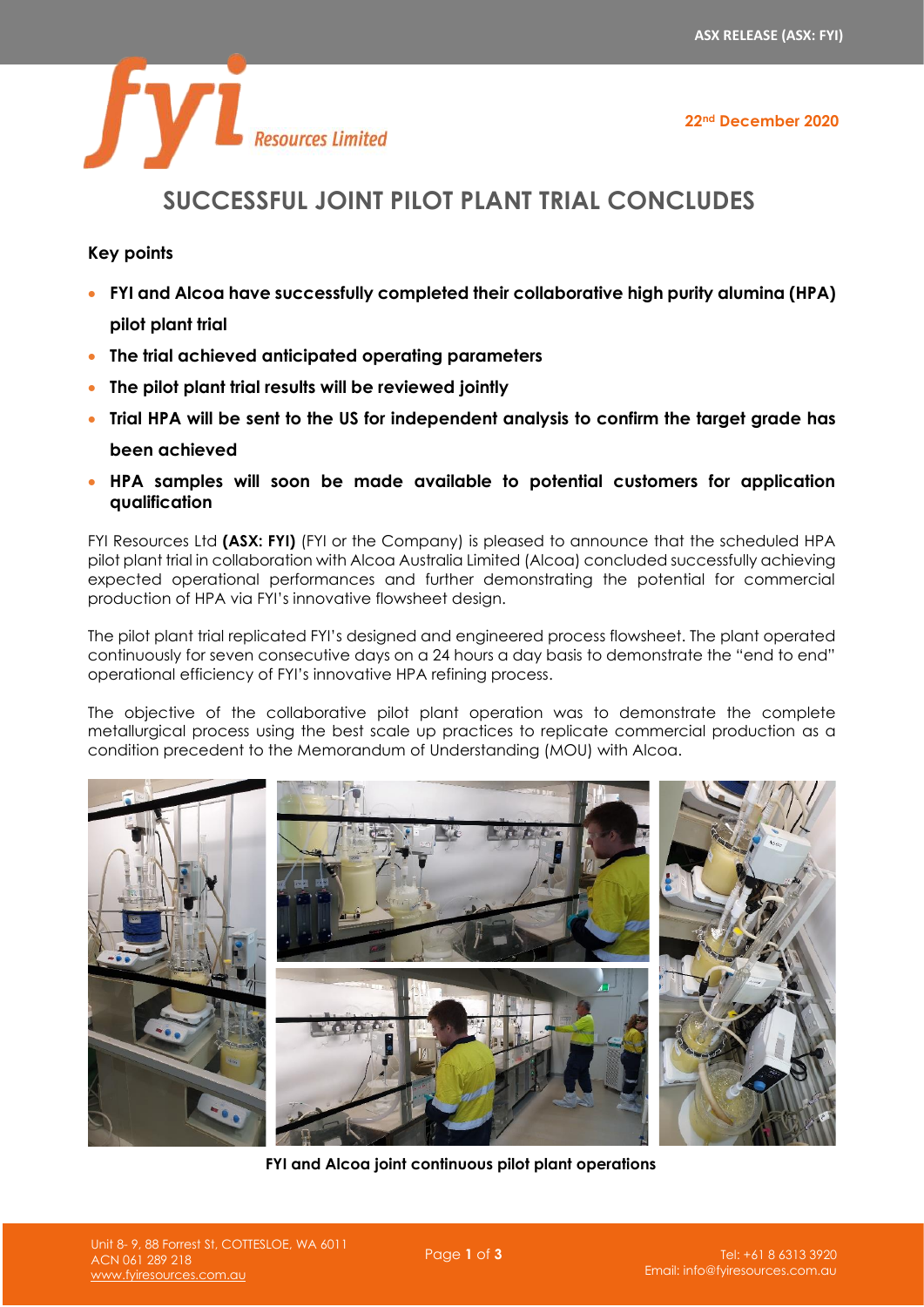

**22nd December 2020**

The HPA produced during the trial operation was consistent with previous trials and appeared to be of excellent quality. The HPA will be checked for quality control and assurance jointly and then forwarded by FYI to targeted end-user and customer groups for on-going product qualification. FYI has been in advanced discussions with a number of Tier 1 industry groups across the Lithium-ion battery separator, Sapphire glass and other specialty markets regarding HPA marketing and off-take arrangements. The HPA market is growing at ~17% CAGR according to HPA commodity research group CRU.

Commenting on the successful pilot plant trial production, FYI Managing Director, Roland Hill, said: "We were, yet again, extremely pleased with the pilot plant's operating performance. The project team excelled in delivering in what we consider, a very successful result. FYI's planned systematic development of our innovative flowsheet continues to demonstrate the effectiveness and efficiency of our HPA process. The information and data generated from this trial will also lead into further refinements to our final design.

With the trial now successfully completed, we look forward to receiving the pilot plant trial results in the new year and progressing our project development including continuing the MOU discussions with Alcoa. We see a very active and exciting first half next year".

## **Alcoa MOU Background**

FYI has developed an innovative processing flowsheet design that has demonstrated the capability for the production of high purity, high quality HPA. Previous production trials have resulted in outstanding quality HPA which is currently being assessed by potential off-take parties.

FYI and Alcoa entered a MOU on 8 September 2020 for the potential joint development of FYI's innovative, fully integrated, high quality HPA project.

Collaborative operation and demonstration of FYI's pilot plant is one of several conditions precedent under the MOU.

#### **For more information please contact:**

**Roland Hill** Managing Director Tel: +61 414 666 178 [roland.hill@fyiresources.com.au](mailto:roland.hill@fyiresources.com.au)

**Simon Hinsley** Investor & Media Relations Tel: 0401 809 653 [simon@nwrcommunications.com.au](mailto:simon@nwrcommunications.com.au)